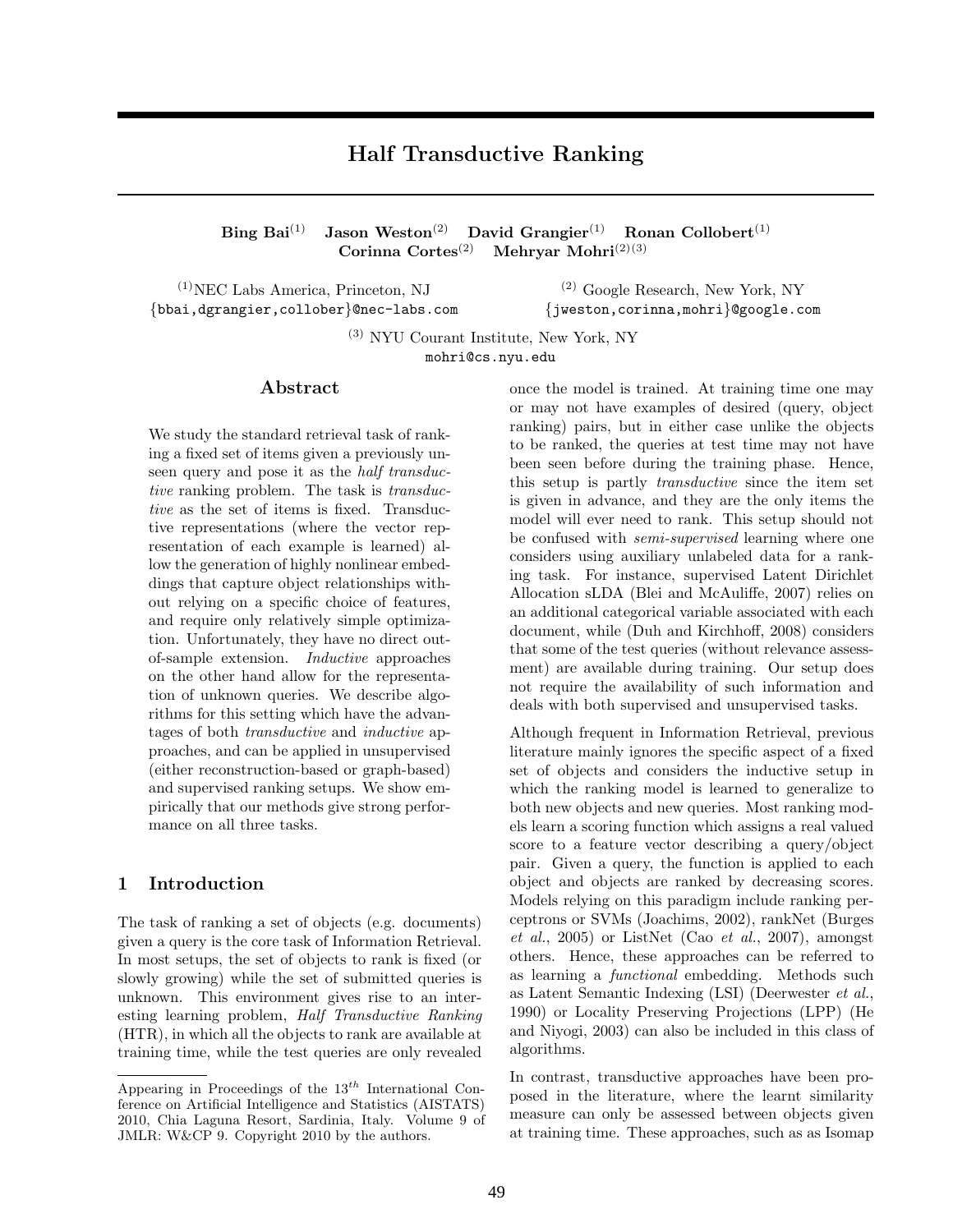(Balasubramanian et al., 2002), Locally Linear Embedding (Roweis and Saul, 2000) or Laplacian Eigenmaps (Belkin and Niyogi, 2003), perform nonlinear dimensionality reduction by learning a vector for each object available during training. Compared to inductive approaches, transductive strategies allow the generation of highly nonlinear embeddings, while relying on simple optimization. Moreover, they focus on the characteristics of the relationship between the objects rather than relying on characteristics that might depend on a specific choice of features.

Although appealing, these methods can hardly be applied in our case, as our setup is only half transductive: all objects are available at training time but the test queries are not. Of course, one could advocate for using out-of-sample extensions that allow embedding a new example into a learned space, see e.g. (Bengio et al., 2003; Trosset and Priebe, 2008). Such a strategy is however not desirable in a retrieval context since: (i) it requires solving a (potentially expensive) optimization problem after the submission of a new query, which is the most time critical period for a retrieval system; and (ii) a high quality representation of the query is integral to the task and should not be seen as an "extension" to the algorithm, hence one would like to learn the transductive and inductive representations jointly at training time.

This paper proposes a direct solution to the Half Transductive Ranking problem by directly optimizing a ranking function which consists of a functional embedding for queries and a transductive embedding for objects. This approach hence benefits from the advantages of the transductive approaches mentioned above, while retaining the generalization ability of inductive approaches for coping with new queries.

In the following, we present how the proposed approach can be applied in various contexts: in (i) an unsupervised setup, only objects are available for training, (ii) a graph setup, both objects and proximity information between objects are available for training, (iii) a supervised setup, objects and training queries along with corresponding relevance information are available for training. For each setup, our experiments demonstrate the effectiveness of our strategy compared to alternative approaches: our method outperforms inductive methods and provides the ability to use transductive methods where they would otherwise not apply. As a further advantage, our experiments also stress the scalability of the proposed learning strategy which allows learning a transductive representation, even when dealing with millions of transductive objects.

The remainder of the paper is organized as follows:

Section 2 describes the proposed approach, Section 3 presents experimental results and Section 4 concludes.

### 2 Inductive, Transductive and Half Transductive Ranking

We are given a fixed set of m items  $y_1, \ldots, y_m$ . We consider the task of ranking these items given a new query  $x$ , unknown at training time.

The following presents inductive and transductive ranking and then introduces the notion of half transductive ranking, which is a mixture of inductive and transductive learning, that has the advantages of both methods.

Inductive ranking A typical *inductive* approach represents the query  $x$  and items  $y_i$  using a joint feature representation  $\Phi(x, y_i) \in \mathbb{R}^d$  and then one ranks an item  $y_i$  given x using, for instance, a linear function:

$$
f(x, y_i) = w \cdot \Phi(x, y_i).
$$

Examples of this approach include the margin ranking perceptron (Collins and Duffy, 2001), e.g. applied to re-ranking parse trees, or SVM-MAP (Yue et al., 2007), and metric learning algorithms like (Weinberger and Saul, 2008) can also be put in this class.

Ranking methods such as employing LSI as an embedding step also fall under this category. In that case the representations for query and target are separate bags of words  $\phi(x)$  and  $\phi(y_i)$  where the target  $y_i$  is ranked with:

$$
f(x, y_i) = \phi(x)^\top W^\top W \phi(y_i)
$$

where  $W$  is a linear embedding<sup>1</sup>. In contrast to methods like SVM-MAP, the parameters of LSI are learnt with an unsupervised reconstruction objective. Whether supervised or unsupervised learning is involved, typically inductive methods are linear models due to the computational cost of kernel methods when ranking a large set of objects. For example, ranking SVM or SVM-MAP are typically used in a linear setup (Joachims, 2002; Yue et al., 2007). Nonlinear neural networks have also been used over a relatively small number of features (Burges et al., 2005; Salakhutdinov and Hinton, 2007).

Transductive ranking A transductive approach assigns a vector  $v_i \in \mathbb{R}^n$  to each object  $y_i$  that will be learnt using a supervised or unsupervised signal and crucially does not involve any feature representation  $\Phi(\cdot)$  *at all.* In this sense, it can be said to be a nonlinear method. Ranking is then typically achieved by

<sup>&</sup>lt;sup>1</sup>Typically W and  $\phi(\cdot)$  are normalized to make this a cosine similarity.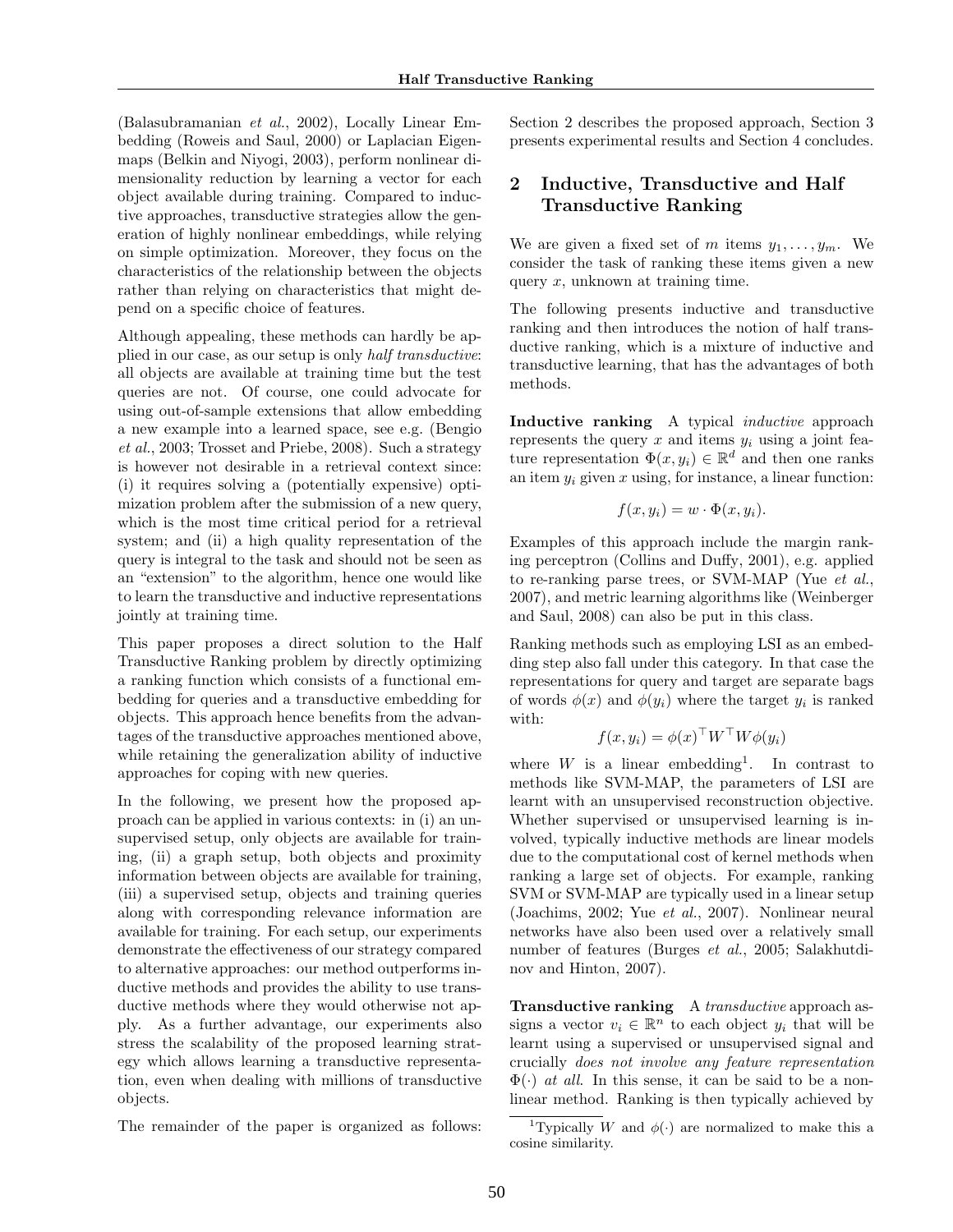measuring the distances in the embedding space  $\mathbb{R}^n$ 

$$
f(y_i, y_j) = ||v_i - v_j||_2
$$

although other distance metrics than the 2-norm given here can be used. Note that the query must be one of the objects  $y_i$  for this approach to make sense as only these objects are embedded, hence the transductive name (Vapnik, 1998). This technique provides a pointto-point correspondence between the input space and the intrinsic space in which the data lie. Such methods have multiplied in recent years and are most commonly rooted either in factor analysis (e.g. principal component analysis) or multidimensional scaling, including the following methods and their variants: kernel PCA (Scholkopf et al., 1999), Isomap (Balasubramanian et al., 2002), Locally Linear Embedding (Roweis and Saul, 2000) and Laplacian Eigenmaps (Belkin and Niyogi, 2003). For example the latter embeds points by minimizing the function

$$
\sum_{ij} L(v_i, v_j, A_{ij}) = \sum_{ij} A_{ij} ||v_i - v_j||^2
$$

with respect to  $A$ , where  $A$  is a similarity ("affinity") matrix, under constraints that ensure a trivial solution is not reached. An overall review of this family of methods can be found in (Lee and Verleysen, 2007).

Half transductive ranking In this paper we propose a half transductive ranking algorithm that has the advantage of both the inductive and transductive approaches.

We start by, as in transductive approaches, defining a vector  $v_i$  for each item  $y_i$  in the fixed set to be ranked. We also introduce a function  $x \to W\phi(x)$  which can project any query, including queries available solely at test time, from its feature vector  $\phi(x)$ . We then rely on the dot-product as a scoring function,

$$
f(x, y_i) = v_i^{\top} W \phi(x)
$$

where  $W \in \mathbb{R}^{n \times d}$ , as well as  $v \in \mathbb{R}^{m \times n}$  are the parameters to be learned and d is the dimension of the chosen functional feature space. The choice of the dotproduct as a scoring function simplifies gradient computation for training. However, Euclidean distances or other metrics could be used as well.

We next describe how to train these kind of models under differing types of supervision.

# 2.1 Reconstruction-based  $\frac{1}{2} \text{TR}$

Linear unsupervised ranking methods trained based on a reconstruction objective are very popular approaches, including LSI, pLSA and LDA. The task is to

learn a low dimensional "latent semantic" space where the semantics (e.g. topics) captured are used to measure similarity for ranking. Such methods have been shown to improve over using the original feature space for ranking, despite the task being unsupervised. HTR gives us the ability to define a nonlinear version of LSI that is highly scalable to train.

To do this we minimize the following (nonlinear) reconstruction objective:

$$
\gamma \sum_{i} ||V v_{i} - \phi(y_{i})||^{2} + \sum_{k \neq l} \max(0, 1 - v_{k}^{\top} W \phi(y_{k}) + v_{k}^{\top} W \phi(y_{l}))
$$
 (1)

with respect to V, W and v, where  $V \in \mathbb{R}^{d \times n}$  and  $W \in \mathbb{R}^{n \times d}$ . In this unsupervised task, one is given objects  $y_i$  at training time, but only has access to queries x at test time. Hence training is done from the  $y_i$ objects only, which are used to model both queries and documents (implicitly, this is what LSI is doing as well). The first term of our objective takes the *trans*ductive point-wise representation  $v_i$  and tries to reconstruct its corresponding object  $y_i$  from it using a linear mapping  $V$ . The second term trains the inductive part of the model: for any  $k$ , it ensures that  $v_k$  is closer to  $W\phi(y_k)$ , the corresponding functional projection, than to any other functional projection  $W\phi(y_l)$ ,  $l \neq k$ . At test time, ranking with respect to a new query  $x$  is performed according to its functional projection

$$
f(x, y_i) = v_i^{\top} W \phi(x). \tag{2}
$$

The second term of this objective measures the margin ranking loss that we are actually interested in. In this perspective, the first term can be seen as a regularizer which avoids trivial solutions: one can remark that without this first term, setting  $v_i = W\phi(y_i)$  will cancel the margin ranking loss for an appropriate choice of  $||W||$ . Thus, the first term of (1) which forces reconstruction of the object from the transductive representation can be seen as a regularizer that prevents this overfitting from occurring. Note also that the reconstruction error from the first term should be less than a linear reconstruction, e.g. LSI, in the absence of features shared between the objects to be reconstructed. However, an algorithm utilizing the first term alone would be a transductive method with no direct out-ofsample extension.

We propose to train this model using stochastic gradient descent, (see, e.g. (Burges *et al.*, 2005)): iteratively, one picks a random triplet of objects with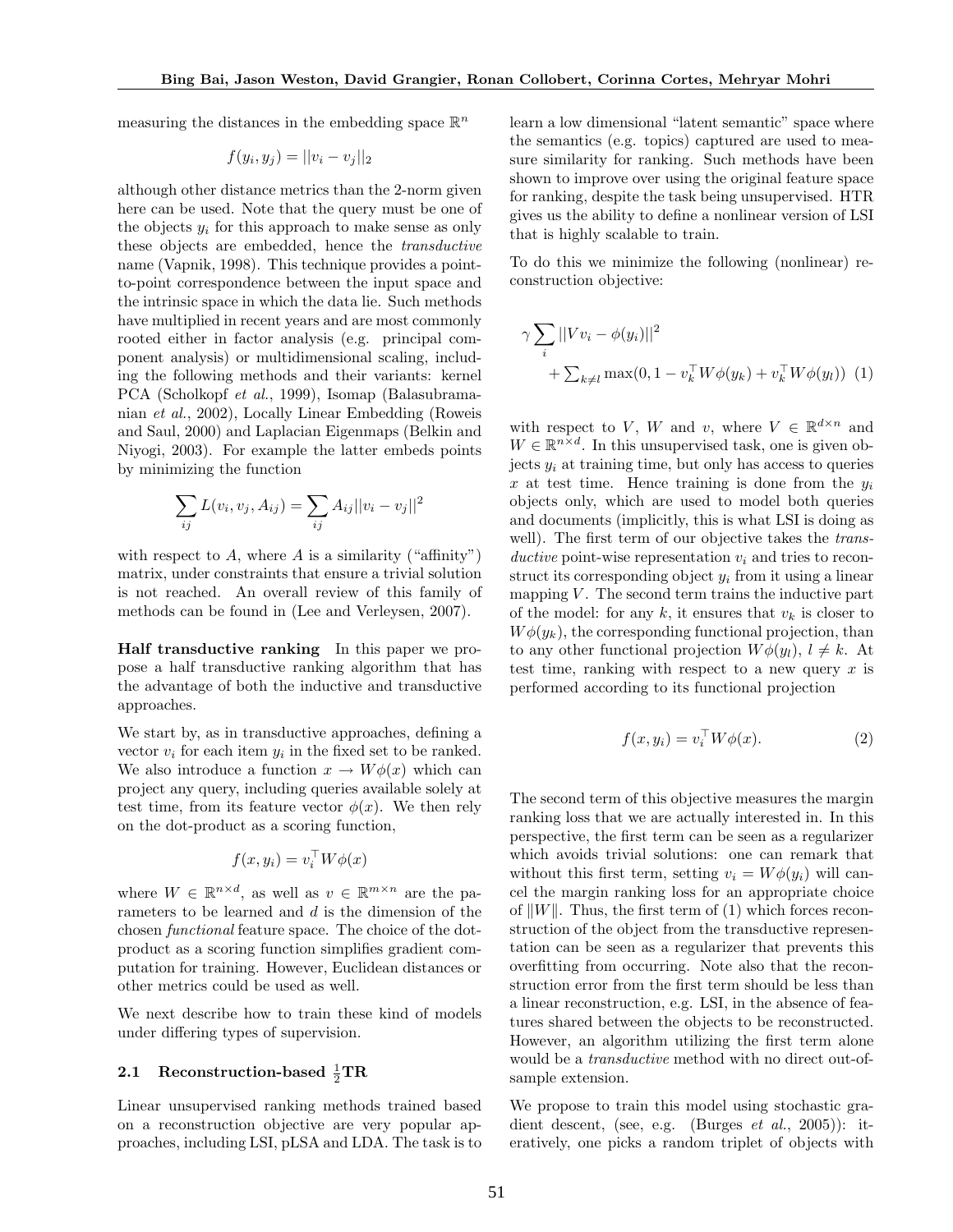indices i,  $k$  and  $l$  and makes a gradient step:

$$
V \leftarrow V + 2\lambda \gamma V (v_i - \phi(y_i)) v_i^{\top}
$$
  
\n
$$
v_i \leftarrow v_i + 2\lambda \gamma V^{\top} (Vv_i - \phi(y_i))
$$
  
\n
$$
W \leftarrow W + \lambda v_k (\phi(y_k) - \phi(y_l))^{\top},
$$
  
\nif  $1 - v_k^{\top} W \phi(y_k) + v_k^{\top} W \phi(y_l) > 0$   
\n
$$
v_k \leftarrow v_k + \lambda W (\phi(y_k) - \phi(y_l)),
$$
  
\nif  $1 - v_k^{\top} W \phi(y_k) + v_k^{\top} W \phi(y_l) > 0.$ 

We choose the (fixed) learning rate  $\lambda$  which minimizes the training error. Convergence (or early stopping) is assessed with a validation set. Stochastic training is highly scalable and is easy to implement for our model. Moreover, it exhibits good properties toward avoiding poor local optima for non-convex optimization problems (Bottou, 2004). In our experiments, we initialized the matrices  $V$ ,  $W$  and  $v$  randomly using a normal distribution with mean zero and standard deviation one.

# 2.2 Graph-based  $\frac{1}{2} \text{TR}$

Graph-based unsupervised learning such as kernel PCA, Isomap, Locally Linear Embedding and Laplacian Eigenmaps are popular transductive unsupervised learning approaches, that are inherently nonlinear. For each object  $y_i$  an embedding vector  $v_i$  is learnt such that the given graph of object relationships is maintained in the new space. These methods hence suffer from the *out-of-sample problem* – they can only be applied to the set of objects  $y_1, \ldots, y_m$  that they are trained with.

The HTR algorithm can be trained in a similar way to these algorithms, but yields a natural out-of-sample extension. Here, we consider the half transductive analog of Laplacian Eigenmaps<sup>2</sup>. Consider that for each pair of objects  $y_i$  and  $y_j$  we are given the value  $A_{ij} \in \{0,1\}$  which indicates whether these two objects are adjacent (i.e. A is their adjacency matrix). We then learn an embedding that tries to preserve this matrix by minimizing:

$$
\gamma \sum_{i,j} L(v_i, v_j, A_{ij}) + \sum_{i,j} L(W\phi(y_i), v_j, A_{ij}) \qquad (3)
$$

with respect to  $W$  and  $v$ , where

$$
L(z, z', A_{ij}) = \begin{cases} ||z - z'||_1 & \text{if } A_{ij} = 1, \\ \max(0, 1 - ||z - z'||_1) & \text{if } A_{ij} = 0 \end{cases}
$$
(4)

Again, the first term of equation (3) is a classic transductive manifold-learning type loss function parameterized by v, and the second term trains the model to work for new *out-of-sample* data, parameterized by W. At test time one employs equation (2).

We again use stochastic training. Given a random pair with indices  $i, j$  we make an update:

$$
v_i \leftarrow v_i + \lambda \gamma g (v_i - v_j)
$$
  
\n
$$
v_j \leftarrow v_j - \lambda \gamma g (v_i - v_j) - \lambda g (W \phi (y_i) - v_j) (5)
$$
  
\n
$$
W \leftarrow W + \lambda g (\phi (y_i) - v_j)^\top
$$

where

$$
g(x) = \begin{cases} -\text{sgn}(x) & \text{if } A_{ij} = 1, \\ \text{sgn}(x) & \text{if } A_{ij} = 0 \text{ and } ||x||_1 < 1, \\ 0 & \text{otherwise.} \end{cases}
$$

and  $sgn(x) = [sgn(x_1), sgn(x_2), ..., sgn(x_n)]^{\top}$  for a nvector  $x$ . We iterate between picking a random positive and negative pair (i.e. with  $A_{ij}$  equal to 1 and 0).

# 2.3 Supervised  $\frac{1}{2} \text{TR}$

We next consider the "Learning to Rank" (Joachims, 2002; Herbrich et al., 2000) setting where one is given a set of objects  $y_1, \ldots, y_m$ , as before, as well as a set of known preference relations:

$$
(x,y_p,y_n)\in\mathcal{R}
$$

expressed as a set of tuples  $\mathcal R$  (labeled data), where each tuple contains a query x, a relevant target  $y_p$ and an non-relevant (or lower ranked) target  $y_n$ . We would like to learn a function  $f(\cdot)$  such that  $f(x, y_p)$  $f(x, y_n)$ , expressing that  $y_p$  should be ranked higher than  $y_n$ .

The standard solution to this kind of task is to use a functional approach typically using a linear model based on a few hand chosen input features, or nonlinear over a few hand-chosen features, and then training using an SVM or similar model, see e.g. (Joachims, 2002; Burges et al., 2005).

We propose the following nonlinear half transductive method. We minimize the following:

$$
\gamma \sum_{(x,y_p,y_n)\in\mathcal{R}} R(k(x,y_p),k(x,y_n)) + \sum_{(x,y_p,y_n)\in\mathcal{R}} R(v_p^{\top}W\phi(x),v_n^{\top}W\phi(x)) \qquad (6)
$$

where

$$
R(z, z') = \max(0, 1 - z + z'),
$$

and

$$
k(x, y) = \phi(y)^\top W^\top W \phi(x)
$$

yielding a final ranking model (2) as before.

<sup>2</sup>Our approach is not identical to Laplacian Eigenmaps, e.g. here we chose the 1-norm for the matching function due to the simplicity of the gradient updates.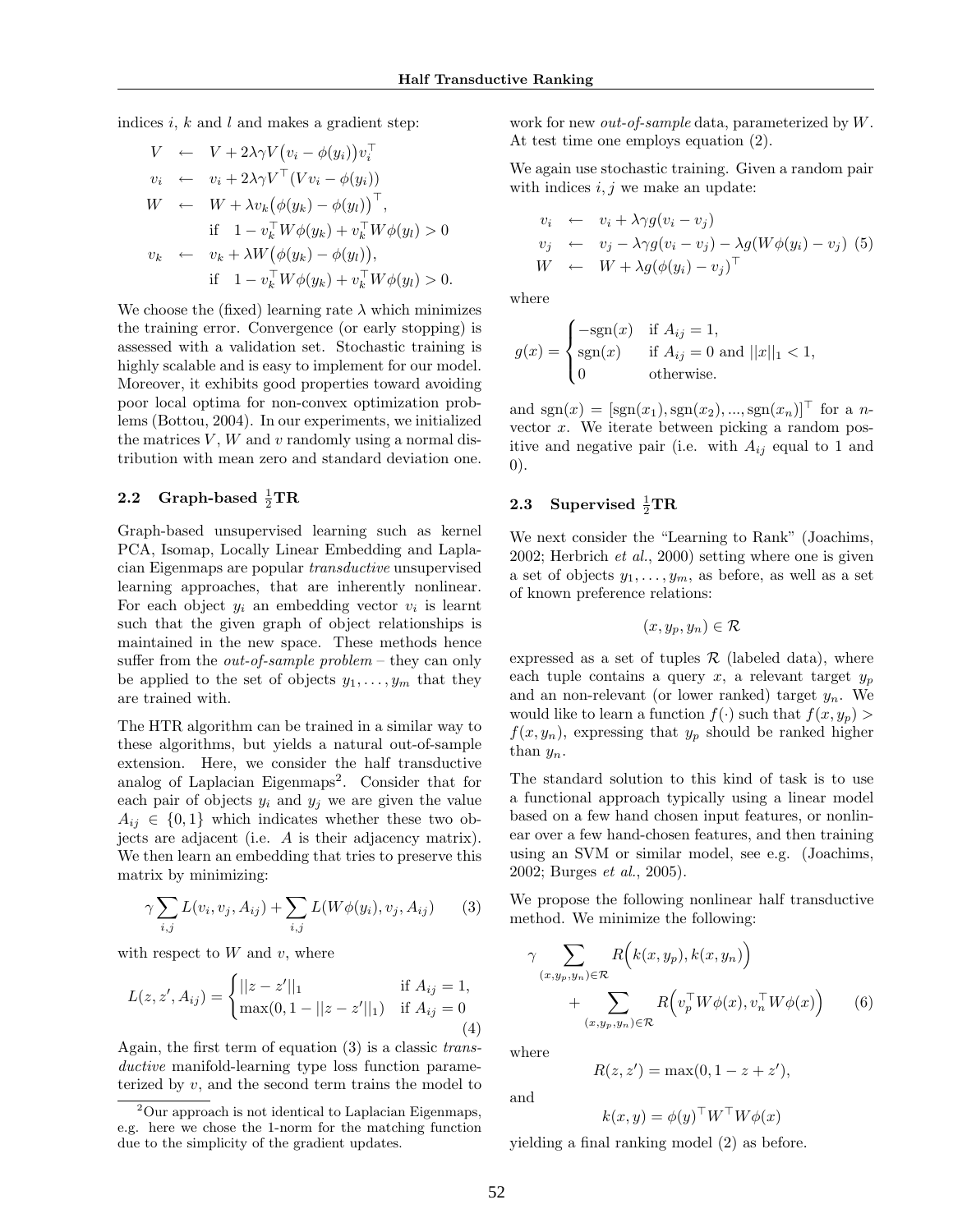Hence, once again we have an objective with two terms. The second term ensures that relevant objects, using the nonlinear transductive embedding, are highly ranked given their functionally embedded queries. The first term is a regularizer that embeds the objects functionally as well. This controls the capacity of the model as when  $\gamma$  is increased the model becomes more linear.

The gradient updates for this setting, given a random triple with  $(x, y_p, y_n)$ , are as follows:

$$
W \leftarrow W + \lambda \gamma W \phi(x) (\phi(y_p) - \phi(y_n))^\top,
$$
  
\nif  $1 - k(x, y_p) + k(x, y_n) > 0$   
\n
$$
W \leftarrow W + \lambda (v_p - v_n) \phi(x)^\top,
$$
  
\nif  $1 - v_p^\top W \phi(x) + v_n^\top W \phi(x) > 0$   
\n
$$
v_n \leftarrow v_n - \lambda W \phi(x),
$$
  
\nif  $1 - v_p^\top W \phi(x) + v_n^\top W \phi(x) > 0$ .  
\n
$$
v_p \leftarrow v_p + \lambda W \phi(x),
$$
  
\nif  $1 - v_p^\top W \phi(x) + v_n^\top W \phi(x) > 0$ .

Like for the other settings, these updates ensure a good scalability. Indeed, the training algorithm only accesses the W matrix and two rows  $v_p$  and  $v_n$  of the v matrix. This means that the  $v$  matrix could be stored over distributed storage and scale to very large transductive sets. In the next section, we actually present an example where the transductive set contains more than a million items.

#### 3 Experiments

We now present experiments in the three setups described above: (i) an unsupervised reconstruction setup, only objects are available for training (Section 3.1), (ii) an unsupervised graph setup, objects and proximity information between objects are available for training (Section 3.2); and (iii) a supervised setup, objects and training queries along with corresponding relevance information are available for training (Section 3.3).

# 3.1 Reconstruction-based  $\frac{1}{2} \text{TR}$

In order to evaluate unsupervised learning, we choose a labeled dataset. The Reuters Corpus Volume II is an archive of 804,414 newswire stories that have been manually categorized into 103 topics. The corpus covers four major groups: corporate/industrial, economics government/social, and markets. The topic classes form a tree which is typically of depth 3. Following (Salakhutdinov and Hinton, 2007), we define the relevance of one document to another to be the fraction of the topic labels that agree on the two paths



Figure 1: Half Transductive LSI (HALFTRANS) models documents with a nonlinear semantic representation and outperforms standard (linear) LSI and TFIDF schemes on the RCV2 benchmark.

from the root to the two documents. Hence, at test time, the model takes a novel query document and ranks the training items such that the items sharing the larger number of topics with the query should appear on top.

The data was randomly split into 402,207 training and 402,207 test articles. The training set was further randomly split into 302,207 training and 100,000 validation documents. The data was preprocessed so that common stopwords were removed, and we considered the top  $30,000$  most frequent words<sup>3</sup>.

We compare tf-idf with cosine similarity (TFIDF),  $LSI<sup>4</sup>$  and half transductive (nonlinear) LSI as defined in equation (1). Hyperparameters such as the embedding dimension are chosen using the validation set. The results are given in Figure 1. The results show that half transductive LSI (embedding dimension  $n = 100$ ) outperforms the baselines, including standard LSI (also with  $n = 100$ ). The modeling of documents with a nonlinear semantic representation in half transductive LSI might explain this outcome.

# 3.2 Graph-based  $\frac{1}{2} \text{TR}$

To evaluate our graph-based model, we rely on the USPS dataset of hand-written digits<sup>5</sup> which consists

<sup>&</sup>lt;sup>3</sup>Note that (Salakhutdinov and Hinton, 2007) used only 2,000 words, probably motivated by computational issues, which yields rather unrealistic, poor results.

 $4$ We use the SVDLIBC software  $http://tedlab.mit.$ edu/~dr/svdlibc/ and the cosine similarity in the latent concept space.

 $5$ http://www.cs.toronto.edu/~roweis/data.html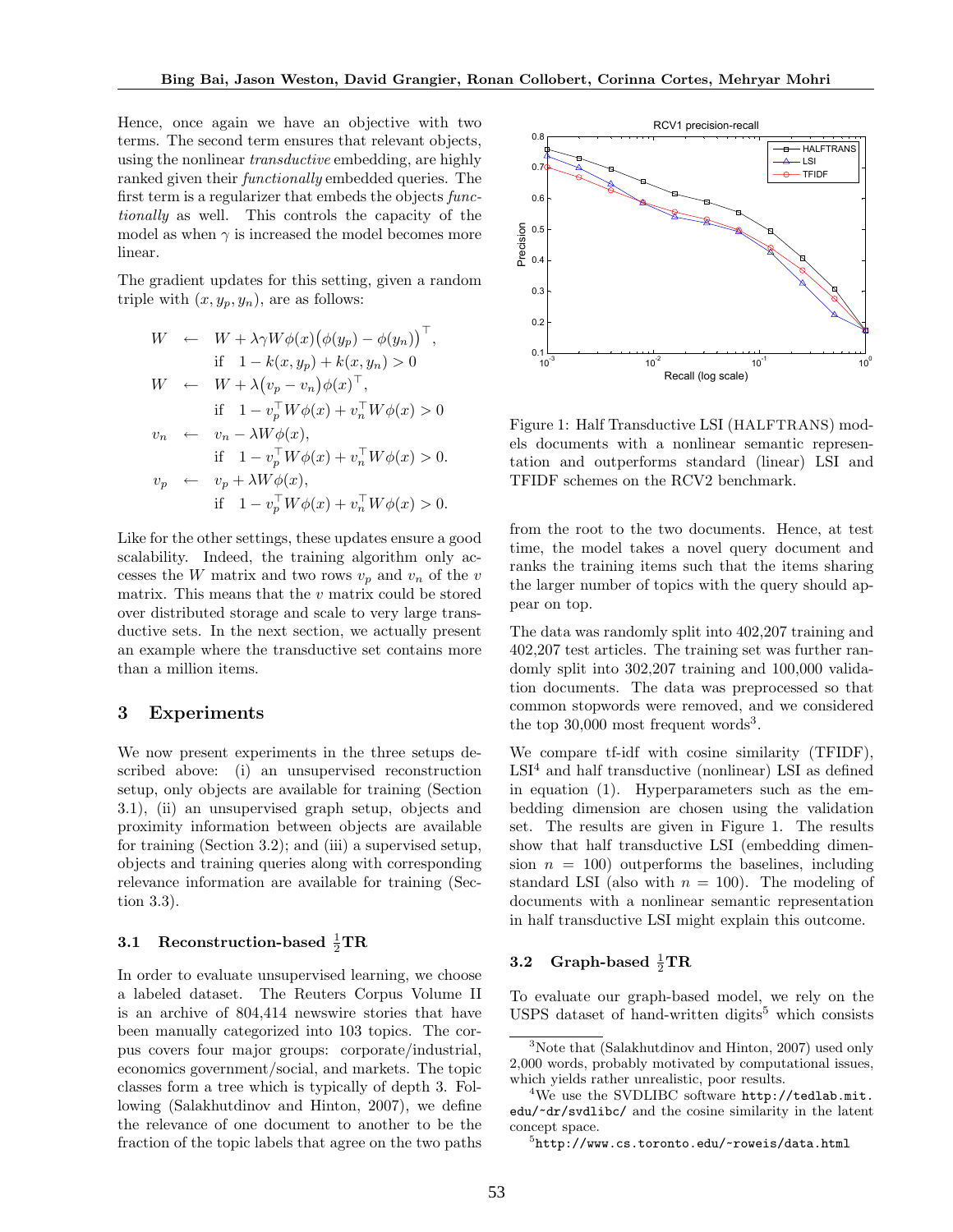of 16x16 pixel digits (10 classes) with 7,329 examples for training and 1,969 examples for testing which has been used in for embedding algorithms before (Saul and Roweis, 2003). Our setup constructs an embedding from the training set, and the test set is used for evaluating the quality of the learnt embedding. Given an embedded test point, we measure whether the nearest embedded train point shares the same label. Our evaluation hence measures the performance of a one nearest neighbor classifier over the learned space.

We compare Laplacian Eigenmaps (Belkin and Niyogi, 2003) and Laplacian Eigenmaps with out-of-sample extension (Bengio et al., 2003) to our half transductive approach. As standard Laplacian Eigenmaps has no out-of-sample extension, we learn a transductive embedding on all 9298 examples (train and test) at once, and report error rates on the test set in this setting. This gives us an idea of what kind of error rate we would like our out-of-sample extended methods to achieve. For the other methods, including ours, we only train on the training set. We report results for an embedding dimension of 100, although other choices (10, 50) yield similar conclusions. For our half transductive approach (3), we report results for two feature choices, i.e. linear features  $\phi(x) = x$  and RBF features  $\phi(x) = (K(x, y_1), \dots, K(x, y_m))$  where  $K(x', y') = \exp(-\frac{||x'-y'||^2}{2\sigma^2})$  and  $y_1, \ldots, y_m$  are the training examples.

Table 1 reports the test error. It shows that our half transductive method provides good out-of-sample performance – as good as Laplacian Eigenmaps trained in the unfair setup granting access to the test points at training time. Our algorithm needs no out-of-sample extension, yielding an elegant solution to this problem. Figure 2 depicts the embedding given by half transduction with embedding dimension  $n = 2$  for training points (left) and test points (right), which can clearly be seen to agree well.

Table 1: Empirical results for graph-based unsupervised learning on USPS.

| Algorithm                            | 1-NN Loss |
|--------------------------------------|-----------|
| Laplacian Eigenmaps $(train + test)$ | 0.0513    |
| Laplacian Eigenmaps $+$ O.S.E        | 0.0510    |
| $1/2$ -Transductive LE (Linear)      | 0.0673    |
| $1/2$ -Transductive LE (RBF)         | 0.0508    |

# 3.3 Supervised  $\frac{1}{2} \text{TR}$

For our supervised learning to rank experiments, we do not rely on benchmark databases like LETOR (Liu et al., 2007) since embedding algorithms cannot be evaluated: LETOR only provides features describ-

ing the match of document/query pairs and does not provide separate features describing each document and each query. TREC on the other hand offers a much smaller dataset ( 500 queries). We propose an approach which learns rich document/query relationships from bag-of-word features. This is a challenging learning problem which requires many query / document pairs. Unfortunately, large datasets are available only within search companies. To the best of our knowledge, Wikipedia is the closest publicly available resource that allows reporting reproducible results. Therefore, we employ Wikipedia and use its link structure to build a large scale ranking task.

We follow the setup of (Bai et al., 2009): the dataset consists of 1,828,645 English Wikipedia documents and  $24,667,286$  links<sup>6</sup> which is randomly split into two portions, 70% for training and validation, 30% for testing. The link structure is used to provide relevance labels considering the following task: given a query document  $x$ , rank the other documents such that if  $x$ links to y then y should be highly ranked. Of course, links between train and test documents are considered unavailable at training time.

In these experiments, we compare HTR to several alternatives: (i) a margin ranking perceptron – similar to a ranking SVM – with the following feature representation:

$$
\Phi_{((i-1)\mathcal{D}+j)}(x,y) = (xy^\top)_{ij} \tag{7}
$$

where  $\Phi_s(\cdot)$  is the  $s^{th}$  dimension in our feature space,  $\mathcal D$  is the dictionary size, and  $x, y$  are bag-of-words vectors, (ii) tf-idf with cosine similarity (TFIDF), (iii) Query Expansion (Zighelnic and Kurland, 2008), (iv) LSI, (v) a margin ranking perceptron relying on the Hash Kernels with hash size  $h$  (Shi *et al.*, 2009), and (vi) Supervised Semantic Indexing (SSI) (Bai et al., 2009).

For all methods, hyperparameters – such as the embedding dimension  $n \in \{50, 100, 200, 500, 1000\}$ , or  $h \in \{1M, 3M, 6M\}$  – are chosen using a validation set. For the HTR algorithm we used linear functional features,  $\phi(x) = x$ . The Margin Perceptron model and SSI can be seen as the inductive alternatives to the proposed HTR algorithm. For each method, we measure the ranking loss (the percentage of non-relevant documents appearing above a relevant one), precision at 10 (P@10, the percentage of top 10 items which are relevant) and mean average precision<sup>7</sup> (MAP, the aver-

<sup>&</sup>lt;sup>6</sup>Links to calendar years are not considered as they provide little information while being very frequent.

 $7$ For computational reasons, MAP and P@10 were measured by averaging over a fixed set of 100 test queries for which all relevant documents and 10,000 non-relevant documents were ranked.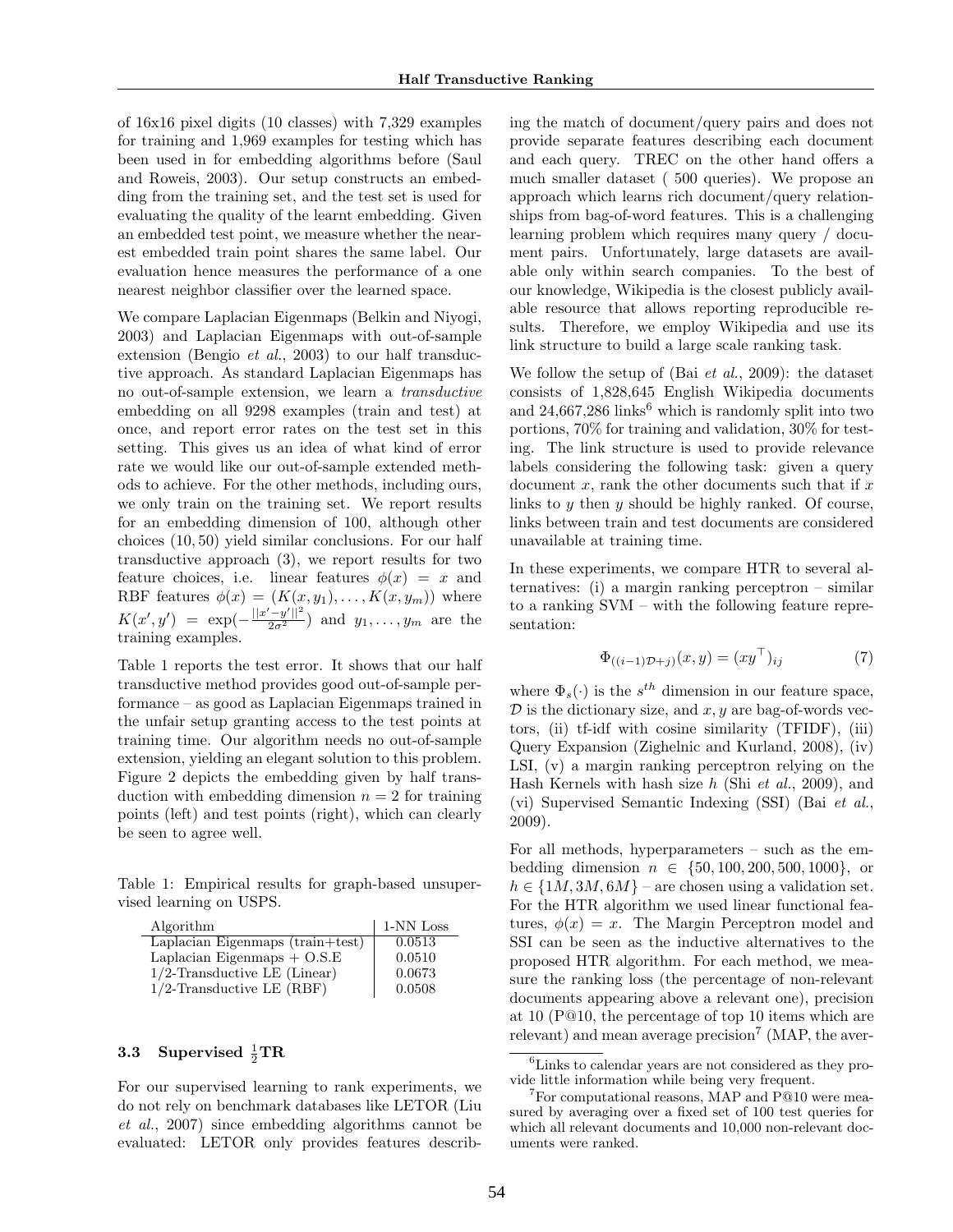

(a) Half transductive training set embedding

(b) Half transductive test set embedding

Figure 2: Half transductive embedding of digits from USPS. The left plot shows the transductive embedding learnt on the training data, and the right plot shows the functional embedding of the test data (which has also been learnt solely from the training data). A random subsample of 1/10 of the training and 1/5 of the testing data is shown.

Table 2: Empirical results for document-document ranking on Wikipedia (limited dictionary size of  $\mathcal{D} = 30,000$ ) words).

| Algorithm                                    | Rank-Loss | MAP               | P@10              |
|----------------------------------------------|-----------|-------------------|-------------------|
| <b>TFIDF</b>                                 | $1.62\%$  | $0.329 + 0.010$   | $0.163 \pm 0.006$ |
| Query Expansion                              | $1.62\%$  | $0.330 \pm 0.010$ | $0.163 \pm 0.006$ |
| LSI                                          | 1.28\%    | $0.346 \pm 0.011$ | $0.170 \pm 0.007$ |
| Margin Ranking Perceptron (Bai et al., 2009) | $0.41\%$  | $0.477 \pm 0.011$ | $0.212 \pm 0.007$ |
| SSI (Bai <i>et al.</i> , 2009)               | $0.301\%$ | $0.517 \pm 0.011$ | $0.229 \pm 0.007$ |
| $1/2$ -Transductive Ranking                  | $0.202\%$ | $0.557 \pm 0.012$ | $0.241 \pm 0.007$ |

aged of the precision measured at each position where a relevant document appears).

We report results in two settings, (i) where we we used only the top 30,000 most frequent words in order to compare the margin ranking perceptron which would otherwise not fit in memory; and (ii) where we used all 2.5 million words in Wikipedia. The results are given in Tables 2 and 3. HTR outperforms all other ranking methods. TFIDF, Query Expansion and LSI are not trained from the supervised signal, and perform worst. The margin ranking perceptron, SSI and Hash Kernels are trained from the supervised signal (preference relations) and perform better, but still can only model linear relationships via their linear embedding. The nonlinear embedding provided by HTR captures nonlinear features of documents, resulting in superior retrieval performance. Regarding hyperparameter validation, we noticed that our approach is not very sensitive to the embedding dimension, i.e. 200 yields the best performance but the other experimented values gave similar results. The regularization parameter  $\gamma$ 

in (6) is however important, e.g. if it is set to  $\gamma = 0$ a test ranking loss of 0.38% is obtained in the limited dictionary case.

### 4 Conclusions

In this work we studied the task of ranking a known (fixed) set of items with respect to a previously unseen query. Although this is a common setting in Information Retrieval, to our knowledge, it has not been defined and studied as the Half Transductive Ranking problem before. This work proposes several natural algorithms within this framework. In contrast to semi-supervised learning, our framework does not use auxiliary unlabeled data to complement a supervised task, but proposes to rely on non-linear embedding through transduction as a key point. For the ranking items available during training, transductive representations learning a parameter vector for each item allow the generation of highly nonlinear embeddings that focus on the relationships between the items rather than focusing on a specific choice of features. For unknown